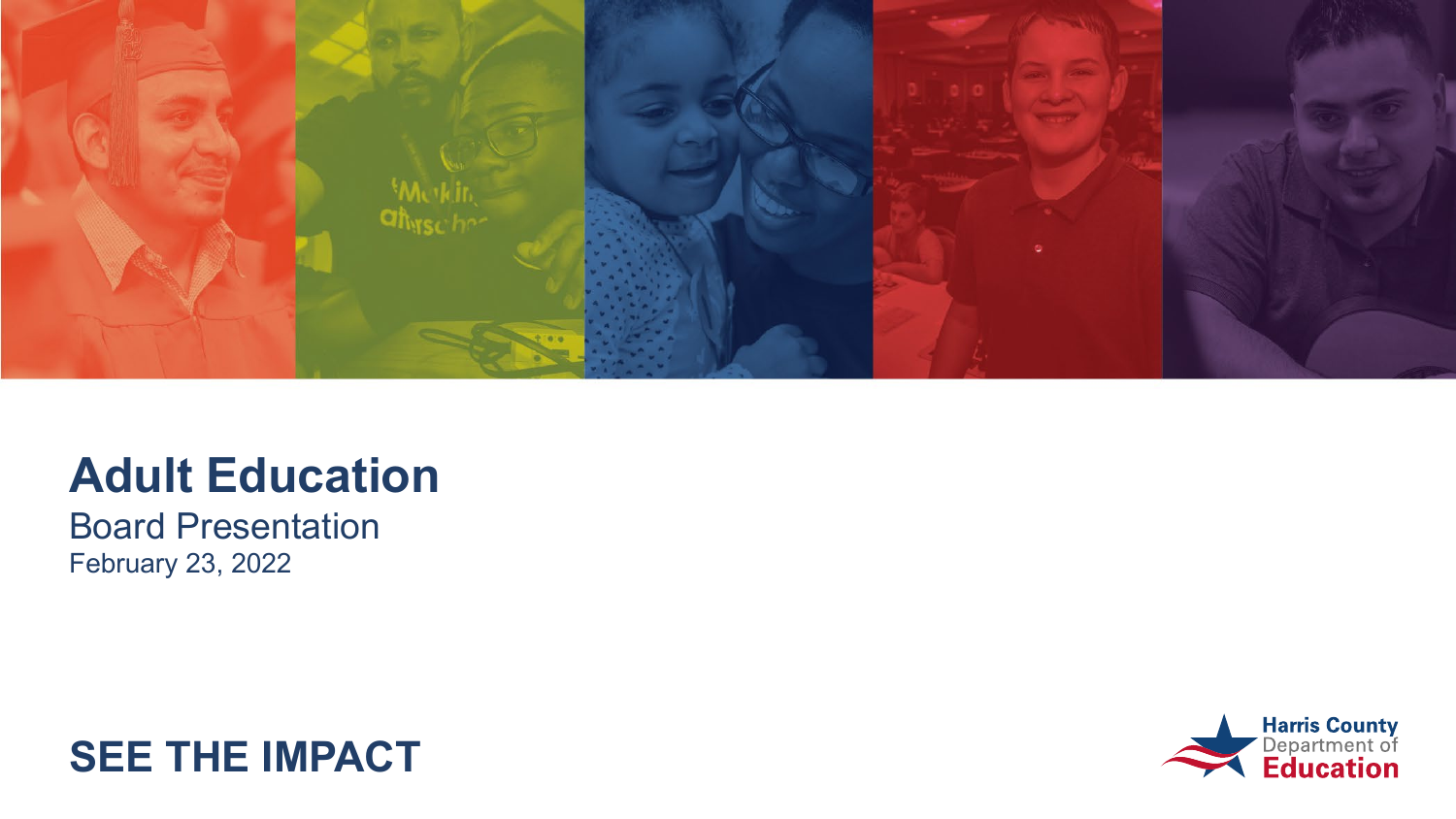## **Who We Are**

- Stephanie Ross, Senior Director
- Linda Fehoko, Director
- Angelica Deleon, Program Manager
- May O'brien, Program Manager
- Bill Medina, Program Manager
- Denise Johnson, Program Manager
- Dr. Yashu Rao, Program Coordinator/Instructional Coach
- Brigett Bentley, Budget & Compliance Coordinator
- Sanjuanita Vela, Secretary



#### **About Us:**

Adult Education is a state and federally funded literacy program that consists of English Language, math, reading, writing and workforce training to help students acquire the skills needed to earn a high school equivalency diploma, enter college or to succeed in careers.

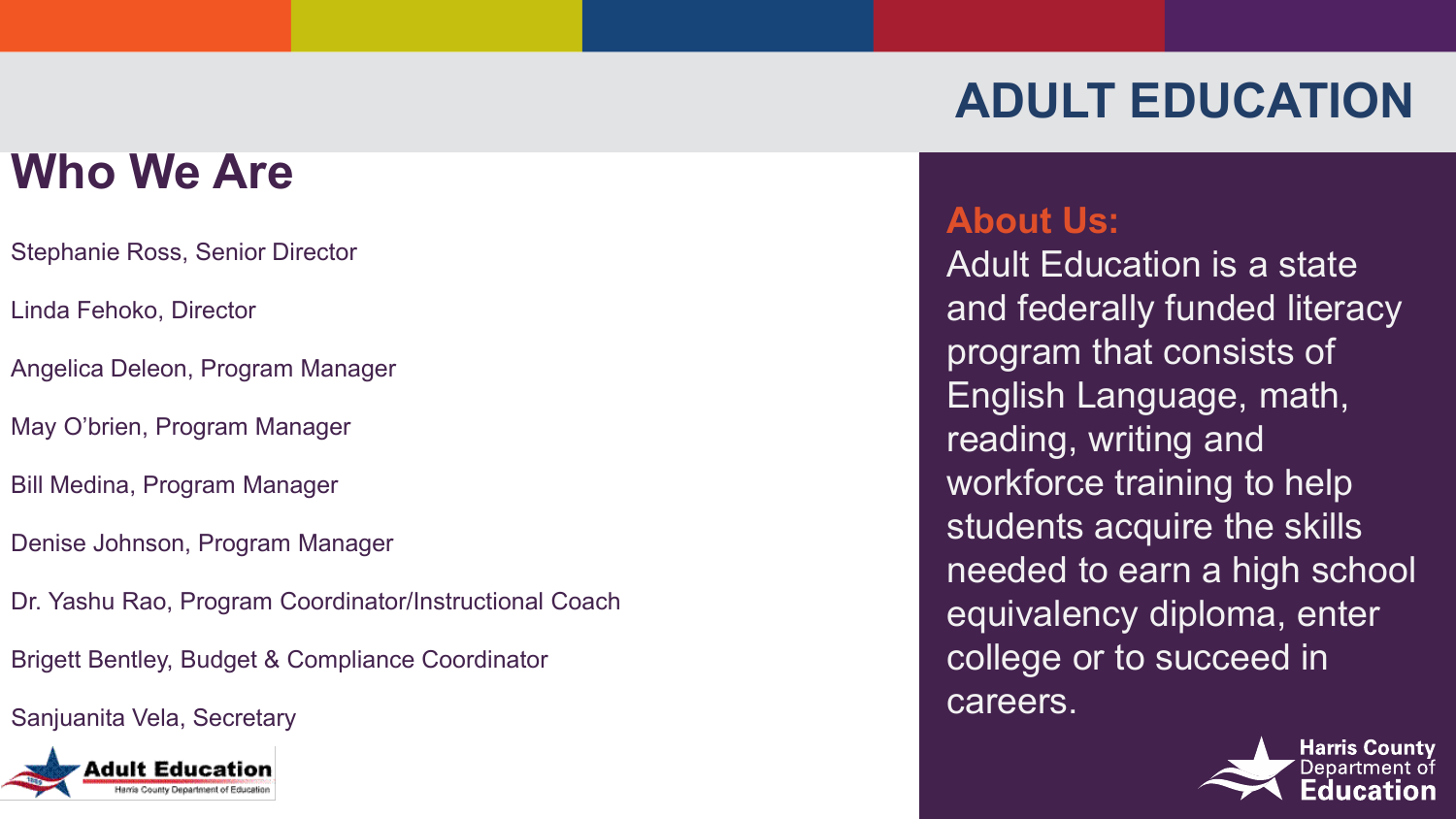## **What We Do/Value Proposition**

Education is critical for breaking the poverty cycle and its importance is reflected within the American economic structure. One in three adults in Harris County are considered low functionally illiterate. They are unable to manage daily activities and employment tasks that require reading skills beyond a basic level in any language. HCDE Adult Education provide access to free adult literacy and workforce programs which enable participants to learn skills that influence their health and well-being. Without access to affordable adult education programming many individuals and families are subject to becoming a statistic.





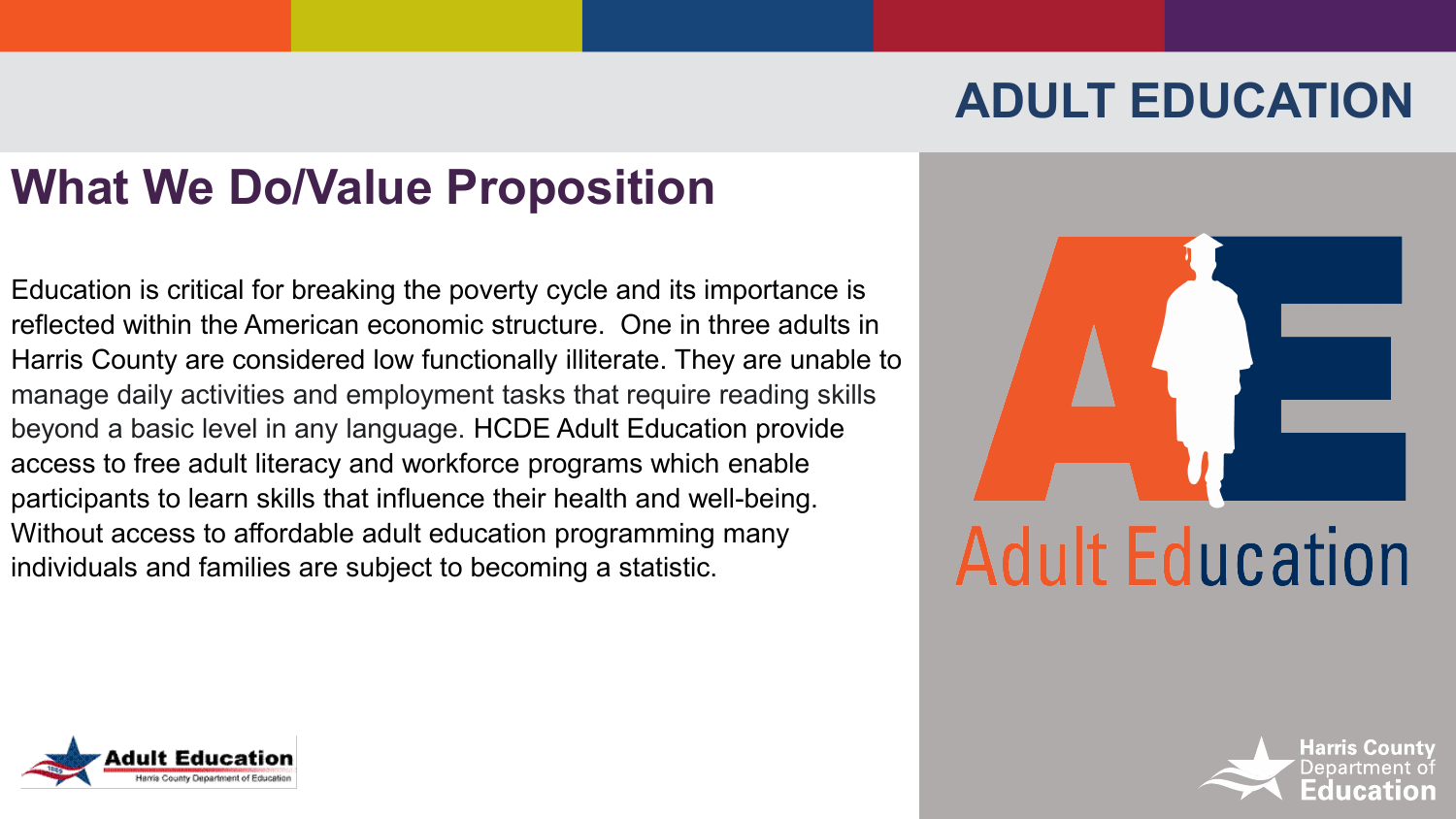#### **Services Provided**

#### Basic Literacy

- $\blacktriangleright$  English Literacy
- High School Equivalency
- Citizenship
- Distance Learning
- **Leadership**
- Workforce Certification Training
	- ▶ Certified Nursing Assistant
	- Customer Service Marketing Representative
	- **Medical Assistant Prep**
	- Heating Ventilation and Air Conditioning
	- Business Office Technology
	- Phlebotomy
	- Medical Billing and Coding
	- $\blacktriangleright$  Front office Specialist
- Workforce Literacy
	- ▶ Work place safety
	- Communication and Employability
	- Workbase Upskilling

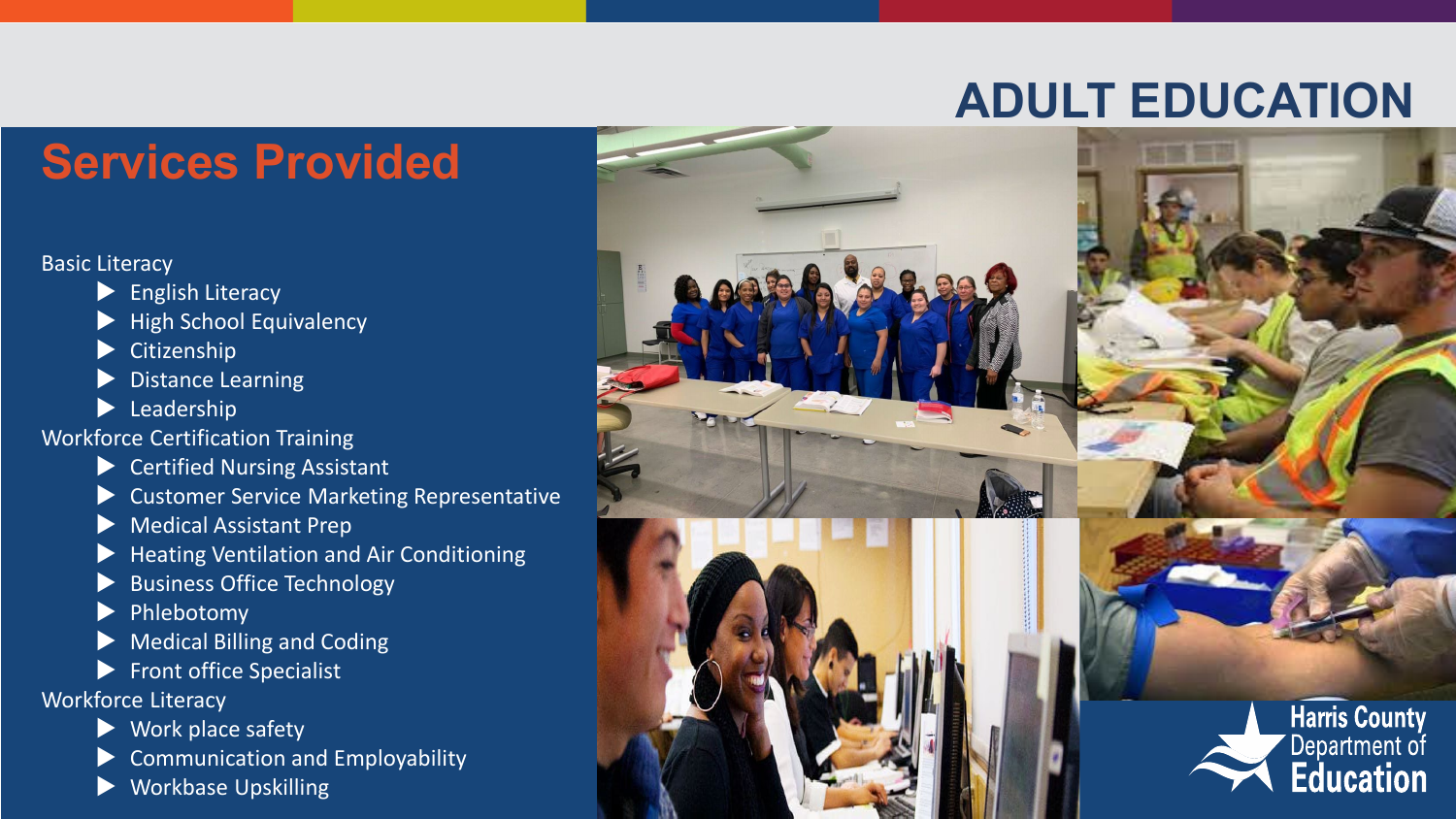## **Data Highlights**

#### S *2020-2021/Full COVID Year*

#### **4,109 Participants**

**765 Participants Citizenship** 

**483 Workforce certificates**

**236 Employees upskilled** 

**148 English Language Workforce Certificates**

**153 Attained High School Equivalency Diplomas**

**129 Students qualified for Citizenship Exams and Interviews**

**100% Student Access to Distance Learning**

#### *2019-2020*

| 5,452 Participants |
|--------------------|
|                    |

**417 Participants Citizenship** 

**398 Workforce certificates**

**250 Employees upskilled** 

**121 English Language Workforce Certificates**

**112 Attained High School Equivalency Diplomas**

**129 Students qualified for Citizenship Exams and Interviews**

**30% Student Access to Distance Learning**



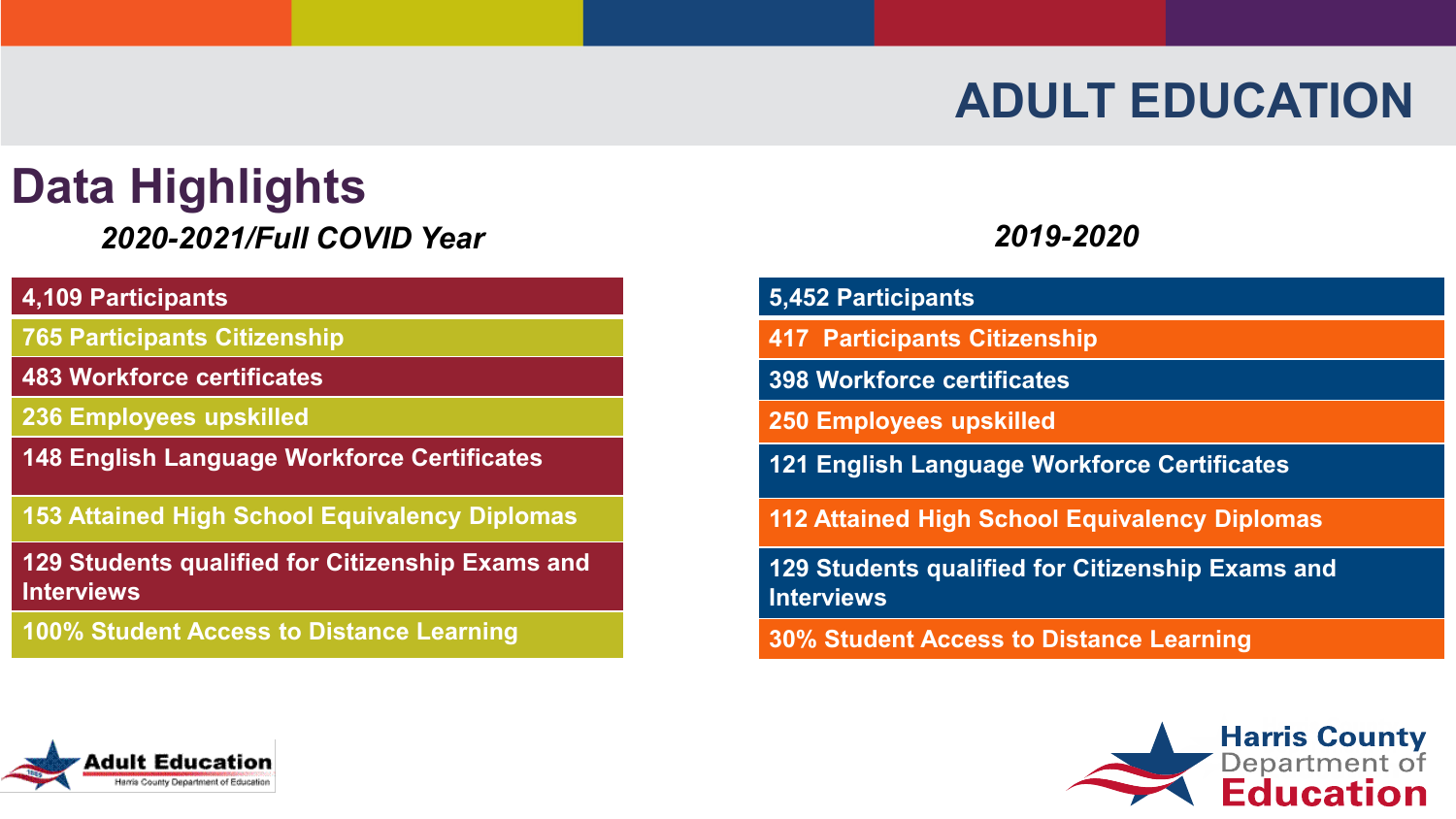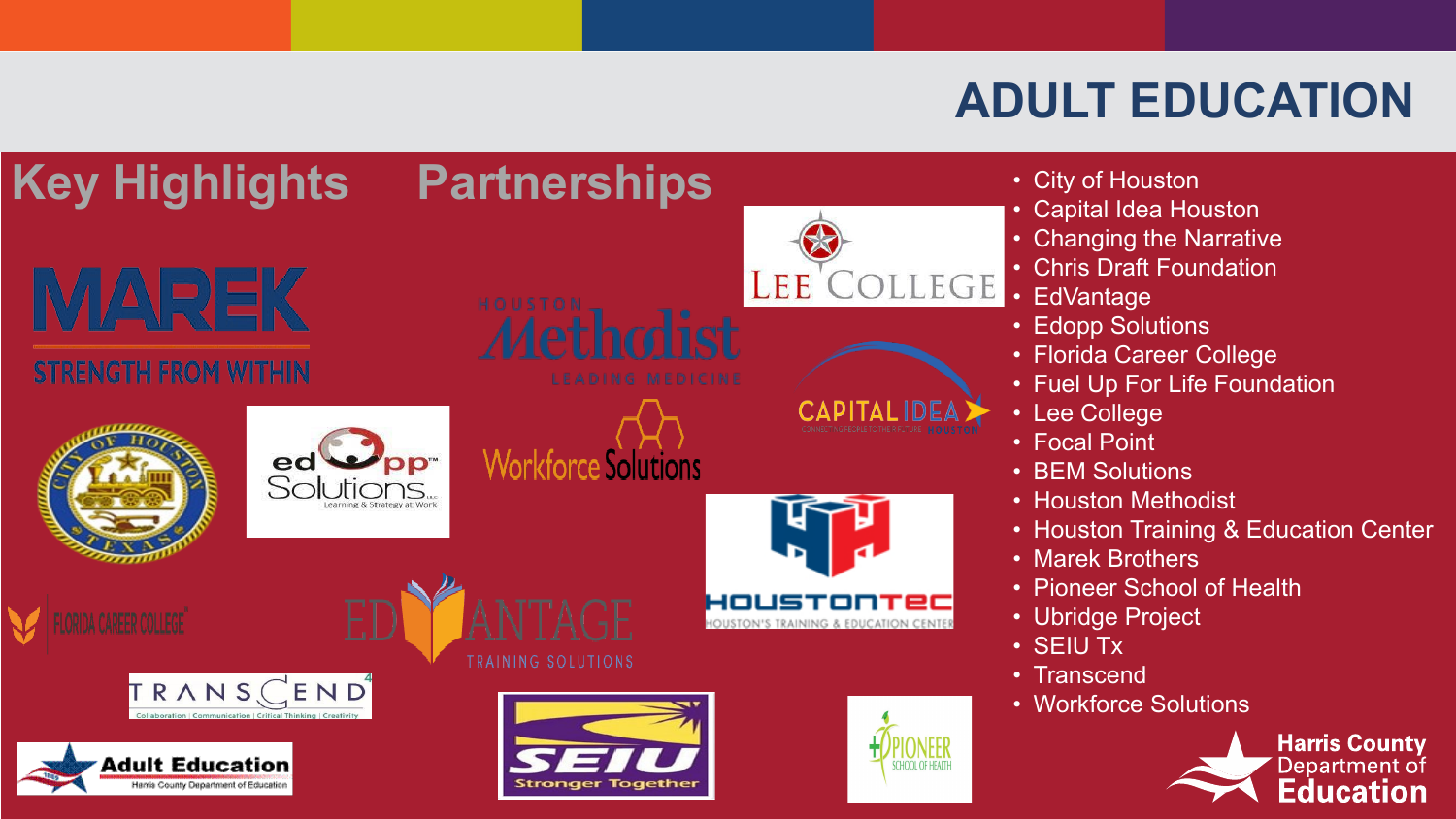## **Key Highlights**

#### **Professional Development**

#### • 275 employees/staff

- *Received TWC Eligibility Credentials*
- *12 Month Community of Excellence Enrichment Certificates*
- *Trained in virtual learning tools*

#### • Two Day Leadership Retreat

- Improved productivity by 30%
- Built effective teams

#### • Teacher Learning Communities

- Strengthened peer cross training
- Built personal growth

#### • Monthly Teacher Spotlights

• Improved Morale



## **ADULT EDUCATION**

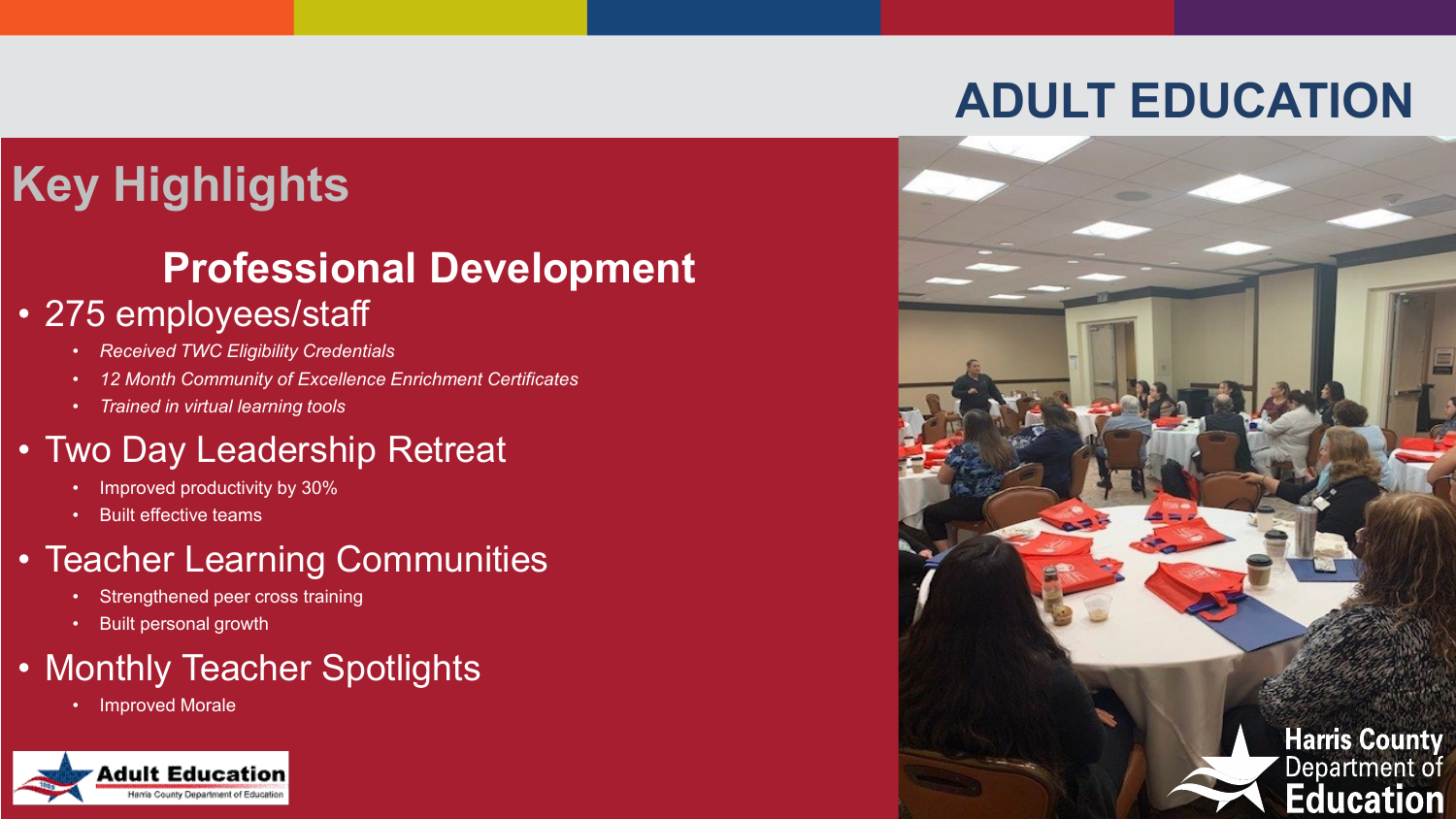### **Trends**

- Student employment
- Pathway to Higher Education
- **Digital Literacy**
- Apprenticeship programs
- Intern/Externships
- Expanded partnerships